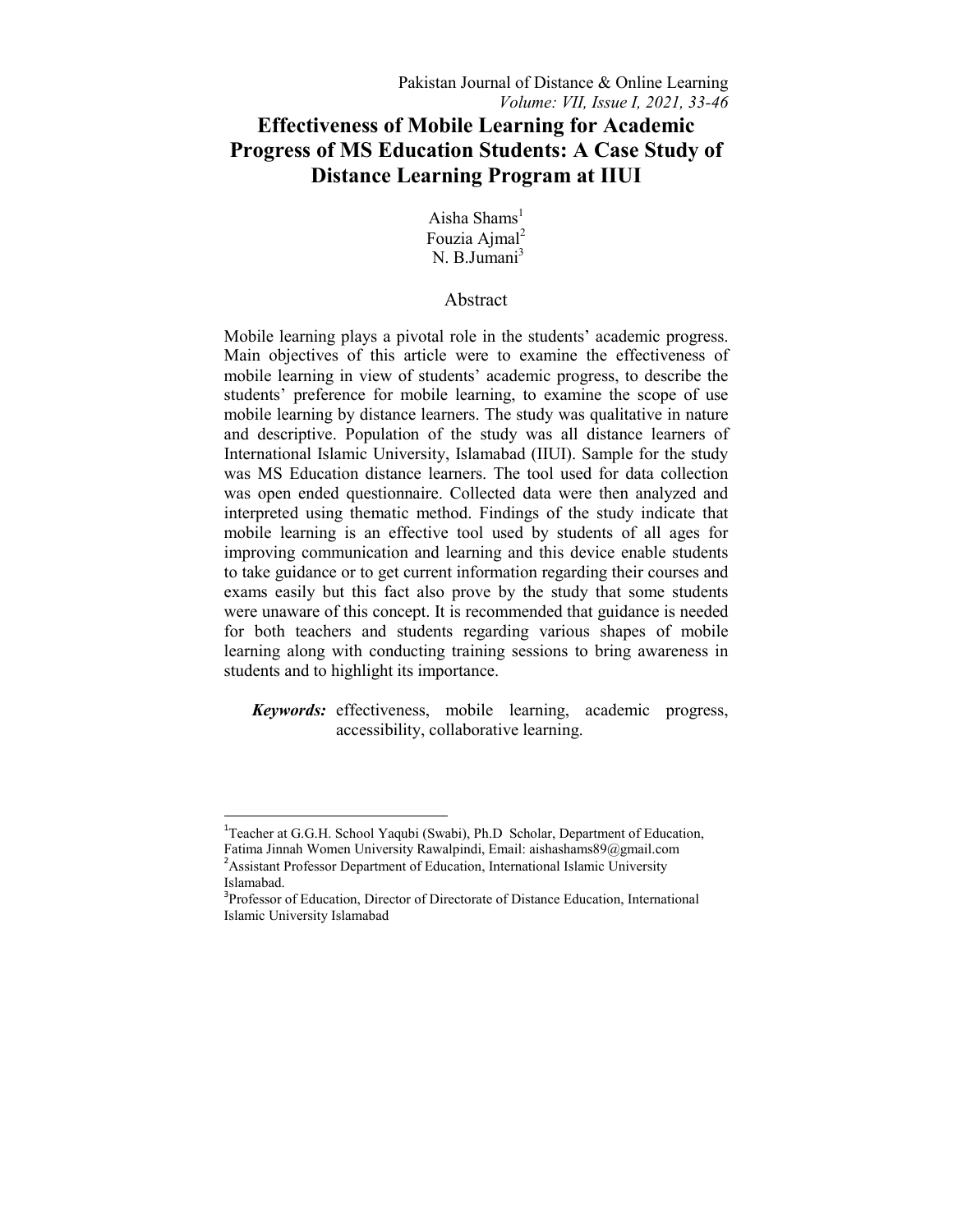## **Introduction**

Education is the practice of creating an atmosphere of learning ("Definition of Education by different authors", 2019). Learning can be open, online virtual, flexible or distance ("Distance education", 2019). Important elements of education are students, teacher, books and teaching learning strategies. Learning strategies or tools are also known as educational indicators which plays an important role in making teaching learning process effective. Traditional educational tools of teaching learning were discussion, lecture, lecture demonstration and some others (Dewey, 1916, pp.1-4).

 Traditional methods have been replaced by modern technological tools. Traditional teaching methods were, reading texts and problems, attending lectures, monitor discussions,

solving short or lengthy unstructured problems etc (Dimitrios, Labros, Nikolaos, Maria & Athanasios, 2013). Some of the aspects of traditional classroom are gone and things such as applications, computers, interactive blackboards and the Internet are actively used in teaching (Ragin, 2019).

 Distance educators make use of different technological tools for learning in which the most common for all students is mobile technology. The application of mobile technology for learning purposes or the stipulation of learning and teaching on mobile devices such as Personal Digital Assistants (PDAs), smart phones and learning by utilizing mobile phones is known as mobile learning. Mobile technology put forward the suitable learning environment to support indoor and outdoor classroom activities as well as to assist students for easy and flexible access to learning materials, teacher and their class fellows. Mobile learning plays a pivotal role in the effectiveness of students' academic progress. (Yousuf, 2007).

 The study has been designed to discover the effectiveness of mobile learning on students' academic progress and bring awareness in students, teachers and practitioners to practically implement mobile learning in academic settings according to the needs and demands of teachers, students and society.

 This study will contribute to the innovative use of mobile technology for all distance as well as conventional learner's academic progress. This study will be helpful for students, teachers and practitioners to get awareness of the effectiveness of mobile learning for distance learners.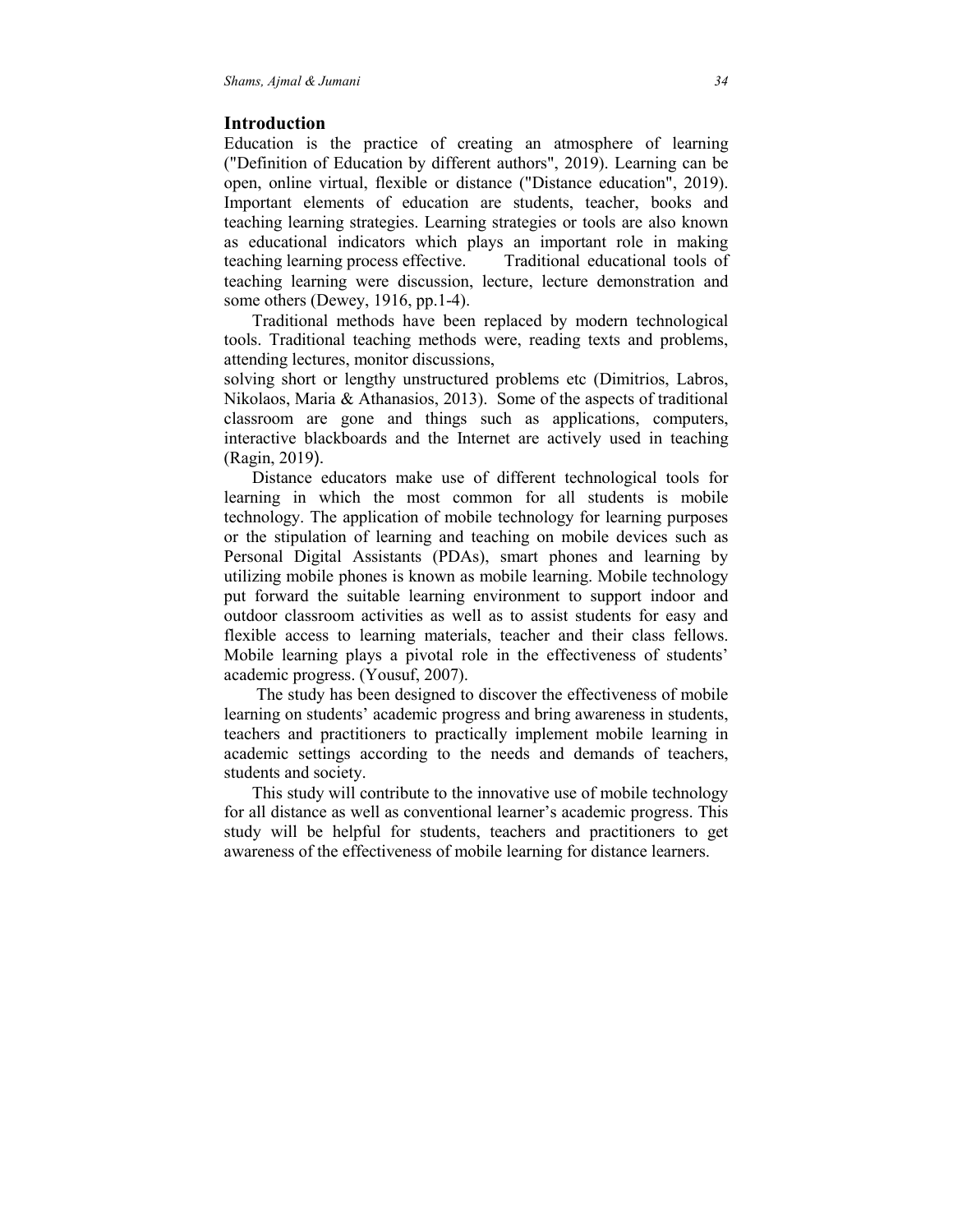## **Literature Review**

 Yusuf (2007) define mobile learning as mentioned by Harris (2001) the ability to enjoy an educational moment from a cell phone or a personal digital assistant. Yusuf (2007) further indicated that mobile tool is "flexible access" technology for distance learners because this technology can be used anywhere and anytime and its usage is easy access to distance learners. Such flexibility has a major pedagogical benefit for distance learners as this flexible access technology can provide helps in the provision of course content and feedback to offcampus students and also help in linking students to peers, tutors, and their institutions. He also stated that this technology without internet access plays a pivotal role in communication and collaboration with students if sometimes a lecture or similar activity has to be cancelled so students are informed by SMS.

 Yang and Lin (2010) also described the importance of the application of mobile technology into classrooms that mobile as learning tool support teaching and learning as well as engage students in learning activities such as exploring and organizing online course-related resources, as well as answering quizzes by means of group discussion using their mobile devices. Mobile technology facilitates group collaborative learning. In a Mobile Computer Supported Collaborative Learning activity, students engaged in collaborative learning through face-to-face communication on a social network with the support of handheld devices by a wireless network.

 Al Fahad (2009) stated in his study of "student's attitude and perceptions towards the effectiveness of mobile learning in king Saud University", that Mobile technologies are perceived as an effective tool in improving communication and learning. In developing countries like Saudi Arabia, where WAP and PDA – based mobile technologies are not yet popular due to the cost involved in owning and using such higher-end mobile technologies, less expensive SMS-based mobile technologies such as mobile phones do hold tremendous potential which can be strategically used to support and improve student relation. He found unawareness in students regarding mobile learning and some do not have ownership of personal mobile to use for learning purposes but as whole findings show that mobile learning is best learning concept and can provide good support to micro learning.

Miller & Cuevas (2017) found in an experimental study on mobile learning and its effects on academic achievement and student motivation in middle grades that there was significant difference in interest and academic motivation of students as compare to paper learning students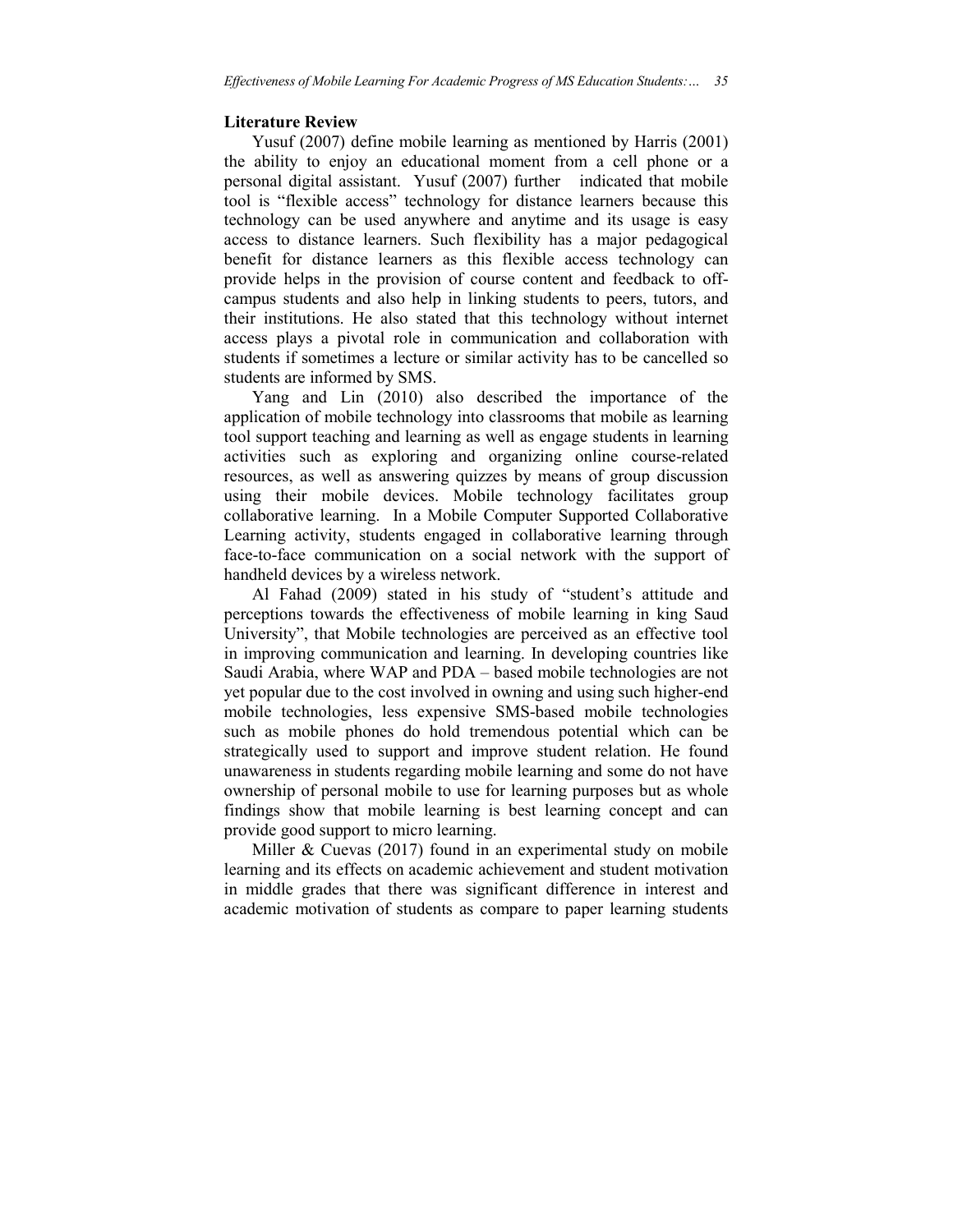but no difference was found in their academic achievement in paper and mobile learning students.

 Vyas and Nirban (2014) conducted a study on student's perception on the effectiveness of mobile learning in an institutional context in which they found 59% students who were aware about the definition of mobile learning as portable device for learning. They discovered that 84%students used laptops for learning purposes whereas 64%students were found who used smart phones for learning. I-pads and tablets were in use of 16% students at university level.

 Deb (2011) found problems faced by distance learners mostly in developing countries with the exception of Bangladesh open university where extensive network for distance learnings through technologies such as TV, mobile's short message service and tuition based on the use of ICT were found appropriately. Mobile technology was suggested as an important portable media for benefiting distance learners.

 Cherian &Williams (2008) described in a study on mobile learning that it is an important educational platform. Another study was conducted by Mileva on the effectiveness of mobile learning in the form of performance support system in higher education in which it was found that mobile device is more effective than e-learning in providing information to student when they needed. Furthermore, this study revealed that mobile device for learning is more motivating and helpful.

 Zidoun and et al (2016) conducted a survey on student's perception about mobile learning in morocco in which they found that students mostly used smart phones, laptop and tablets. Most students showed their positivity about using mobile for learning. The mostly used mobile services for learning purposes by students were text messaging, android and social media. All such studies match findings of our study which revealed that mobile is an effective tool for learning if used positively for learning and knowledge purposes.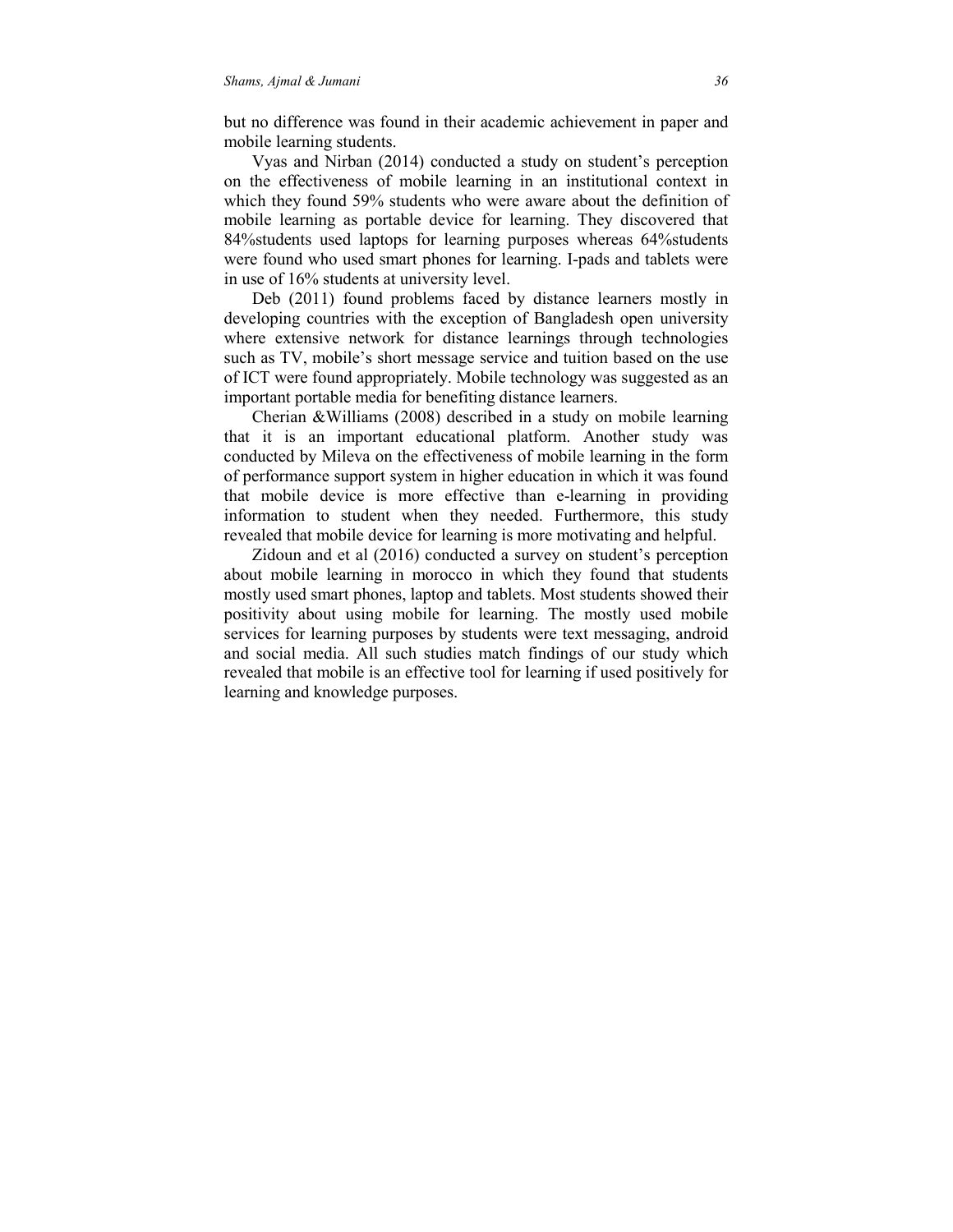## **Conceptual framework**



*Figure 1.*Conceptual framework of the Study

## **Objectives of the Study**

The objectives of the study are:

- 1. To examine the effectiveness of mobile learning in view of students' academic progress.
- 2. To find out students' tendency towards mobile learning.
- 3. To find out accessibility of this technology to students.

### **Research Questions**

1. What is student's perception about the effectiveness of mobile as learning tool?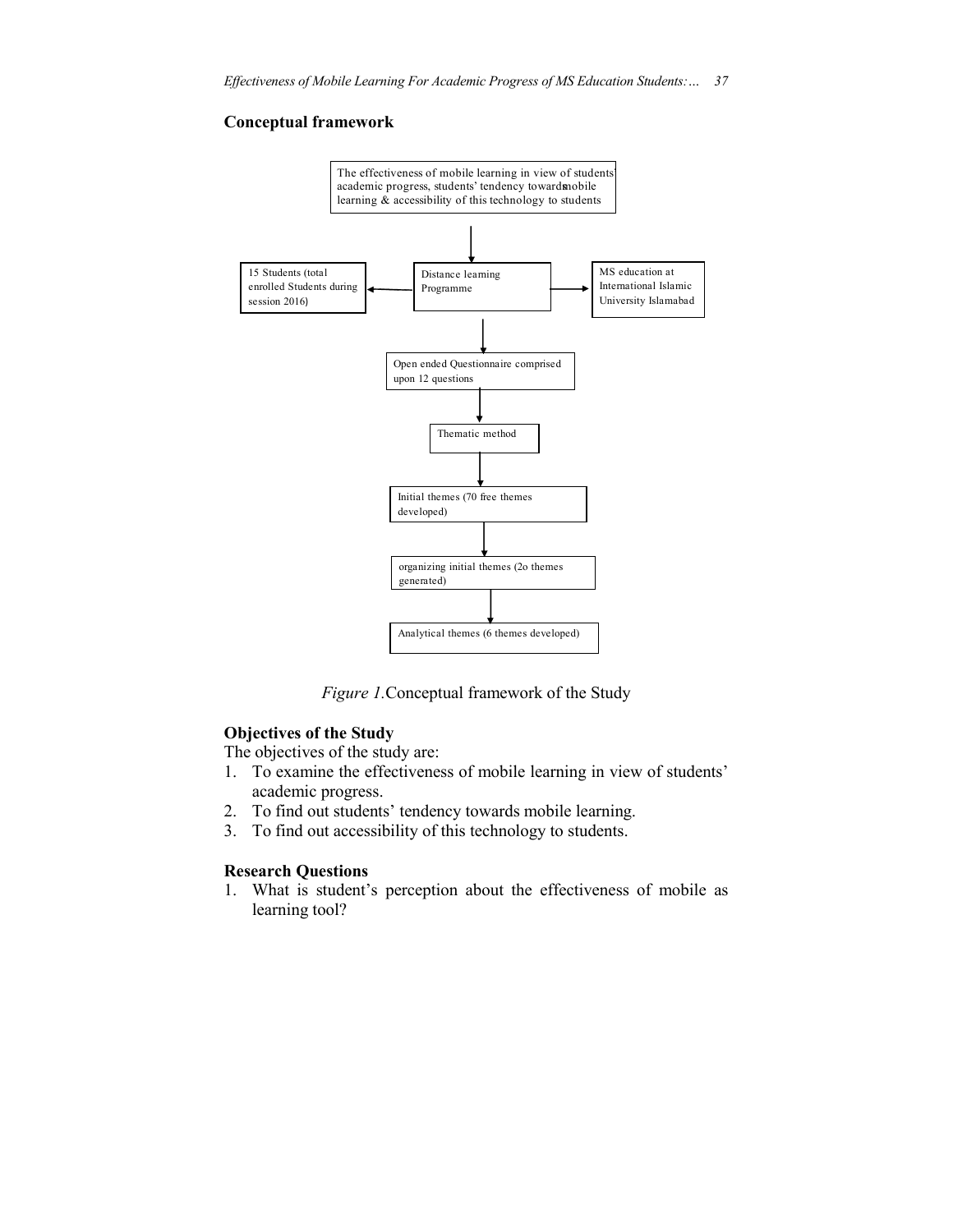- 2. How mobile learning helps students in improving their academic progress?
- 3. What kind of apps students used for learning and for connecting with teachers and class fellows?
- 4. Are students satisfied regarding the access to social network through mobile phones?

### **Research Methodology**

 Qualitative research is a means for exploring and understanding the meaning individuals or groups give to a social or human problem. This process involves emerging questions and procedures, data collected in the participant's setting, data analysis inductively building from particulars to general themes and the researcher making interpretations of the meaning of the data. Case studies are qualitative research strategies for exploring and collecting in depth programs and activities of individuals (Creswell, 2009).

 This study was Qualitative in nature and a case study was designed. The study was delimited to MS Education Programme of Distance learning at International Islamic University Islamabad. The population of the study included all the distance learners of International Islamic University Islamabad. Sample of the study were all distance learners of MS Education who were total 15 in number (male and female). So sample of the study was purposive intent to select "small" not necessarily representative but in order to acquire in depth understanding (Gay, 1997).

## **Instrumentation**

 Open ended questionnaire was prepared for data collection from the students included in the sample. There were 12 statements for the analysis of which thematic method was used by the researchers.

### **Data Collection**

 Data were collected through mobile technology by Email, text and personal contact with distance learners and then was analyzed. The researcher collected data through open ended questionnaire and coded all the responses given by participant. There were 12 questions which were answered.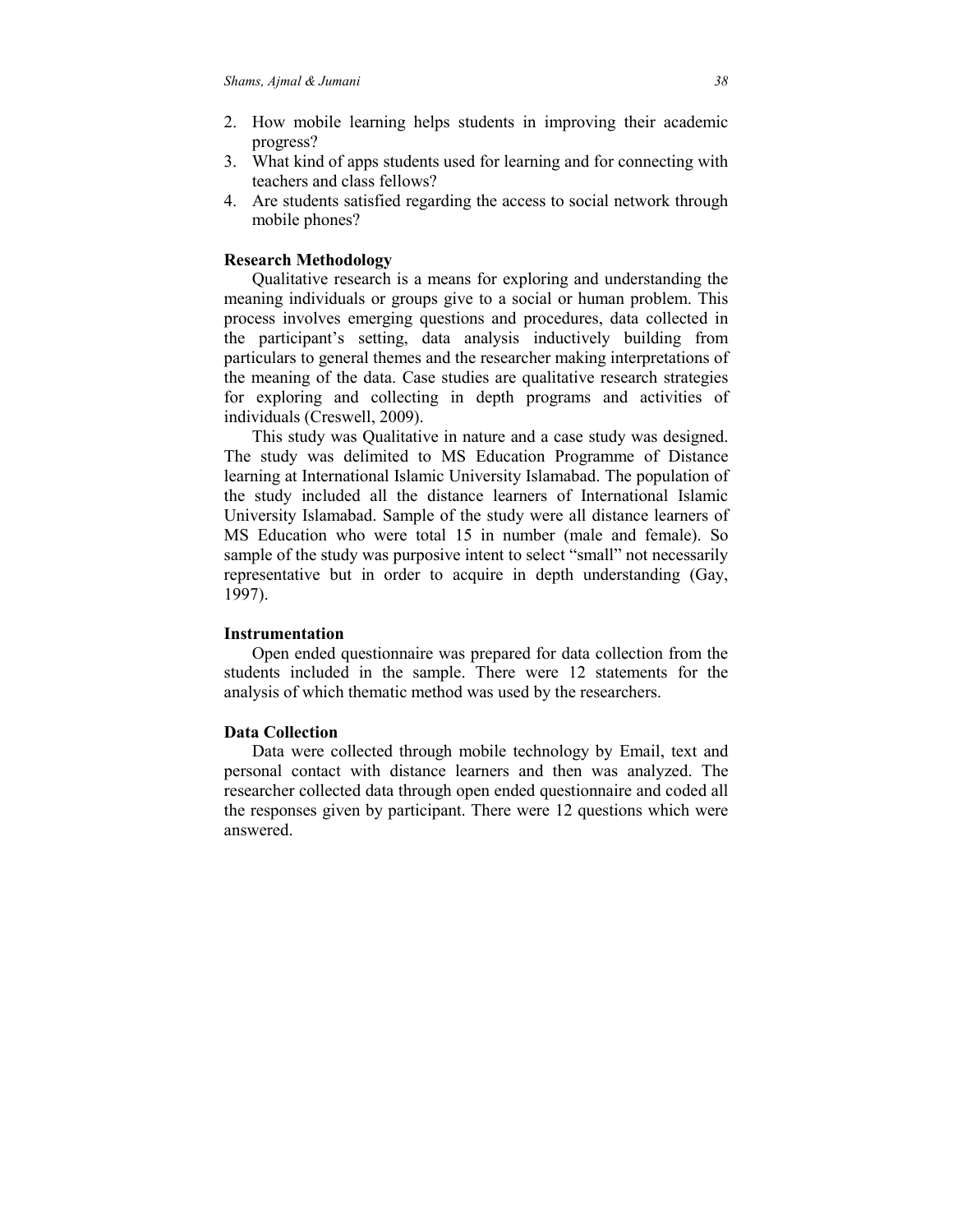#### **Data Analysis**

 The researchers used three stages of thematic method such as line by line coding then organized the free codes for constructing descriptive themes and finally develops analytical themes.

**First stage: Initial coding /Line by line coding** Line by line coding of the given responses by participants produced summary of data which was interesting for the researcher.70 Free codes were developed from the primary data.

## **Second stage: Organizing free codes for constructing descriptive themes**

 At the second stage the researcher organized all the responses of the participants in a way that all the same responses were putted in sentence form which provide an organized shape to free codes.20 codes were developed at this stage. On the basis of this stage descriptive /analytical themes emerged.

#### **Third Stage: Analytical Themes**

 Third stage of coding data was developed on the basis of organized themes and five descriptive /analytical themes with sub themes were emerged which provide a gateway for findings and results of the study. Such themes are interpreted by the researcher on the basis of all responses given by the participants of the study. 6 analytical themes with sub themes were generated at this stage.

## **Findings**

## **Theme I:** *Mobile as an effective learning tool improving student's academic progress*

 Findings of the study indicates that mobile with internet connection is an effective technology for improving students' academic progress, if used according to teaching learning situation and requirements. Access to different sites on mobile provide great help in improving students learning such as dictionary app help in improving vocabulary by finding out meaning of different words, watching and listening different lectures improve presentations skills, finding out articles and pdf files provide updated and authentic information, digital textbooks keep students organize. This technology allows students for easy access to the latest news, information and statistics which improve general and arithmetic knowledge as well as students can easily do preparation for exams from their downloaded lectures and learning materials.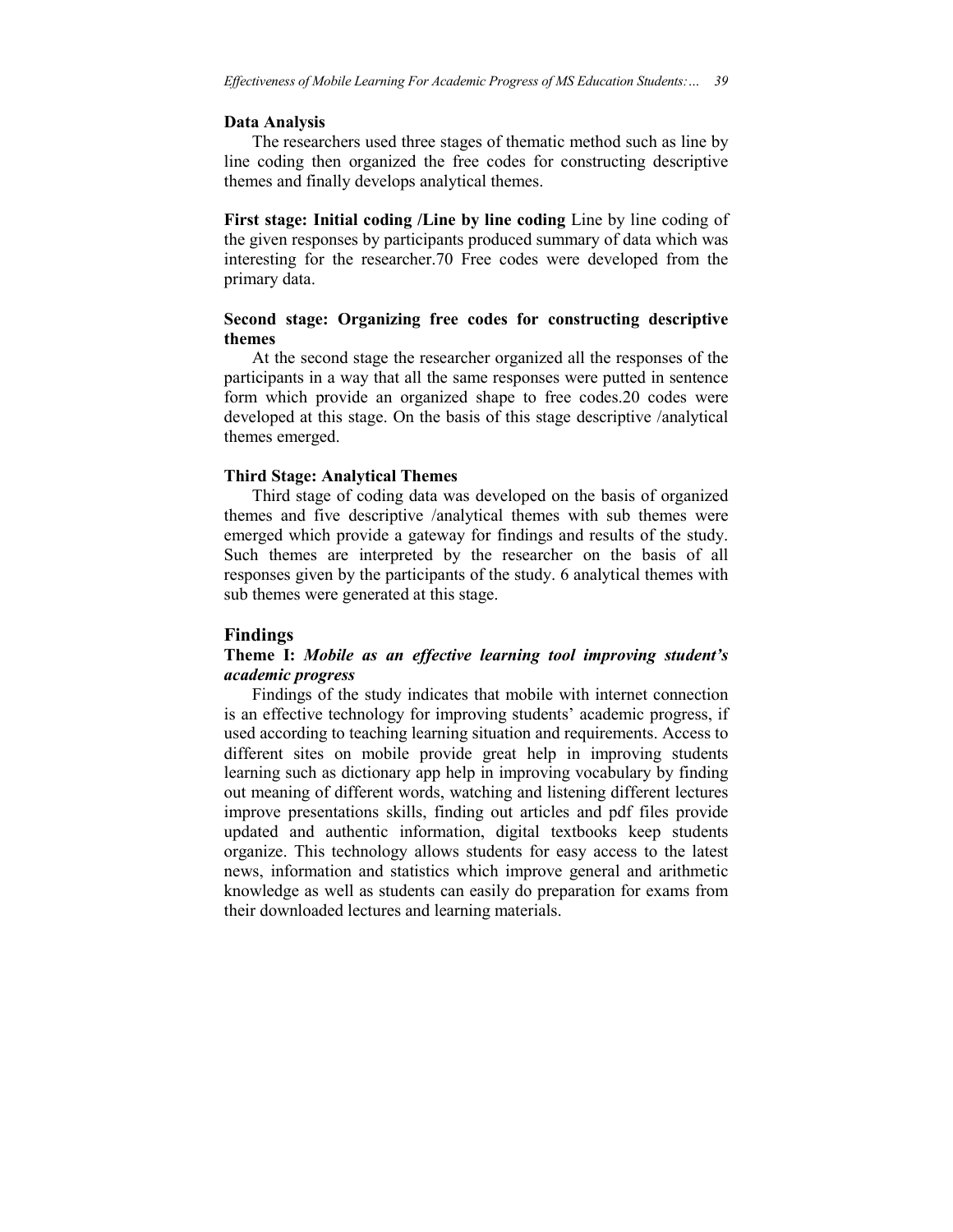## **Global Knowledge**

 Mobile technology is an easy and quick source accessibility to which can help in gaining a lot of information within one touch by connecting and communicating with informative sites and knowledgeable individuals. Mobile technology with internet connection provide knowledge about career paths and help in collaborative learning.

## **Enhance Communication Skills Collaborative Learning**

 Mobile technology was found for improving their academic progress and enhancing their communication skills as well as help in collaborative learning. Communication with knowledgeable individuals helps in enhancing communication skills and in gaining collaborative learning. Mobile learning enhances communication skills among students and teachers. Mobile learning quite helpful in academic progress because using this technology student communicate with each other, share valuable information regarding their assignments, quizzes, course contents which make easy their study. Students connect and communicate with teachers using various mobile apps such as Facebook, twitter, skype, viber, WhatsApp, email, linkeldlin, text messages and direct mobile calls.

## **Productivity and effectiveness depend upon users**

 Positive use of mobile is an effective tool for gaining knowledge**.** Different programs can be used for learning purposes; dictionaries; online books connection of net further make more fruitful but all depend on the user. All the apps of mobile are productive but depend on the users how they are using.

## **Theme II:** *Accessibility of students to different kinds of mobile apps for learning*

 Students have access to various applications, but some students have no access and they face difficulty in access. Students use mobile technology according to their need and requirements. Some students two time per day and some students 20+ per day according to their needs of study and as well as according to communication requirement with class fellows and teachers.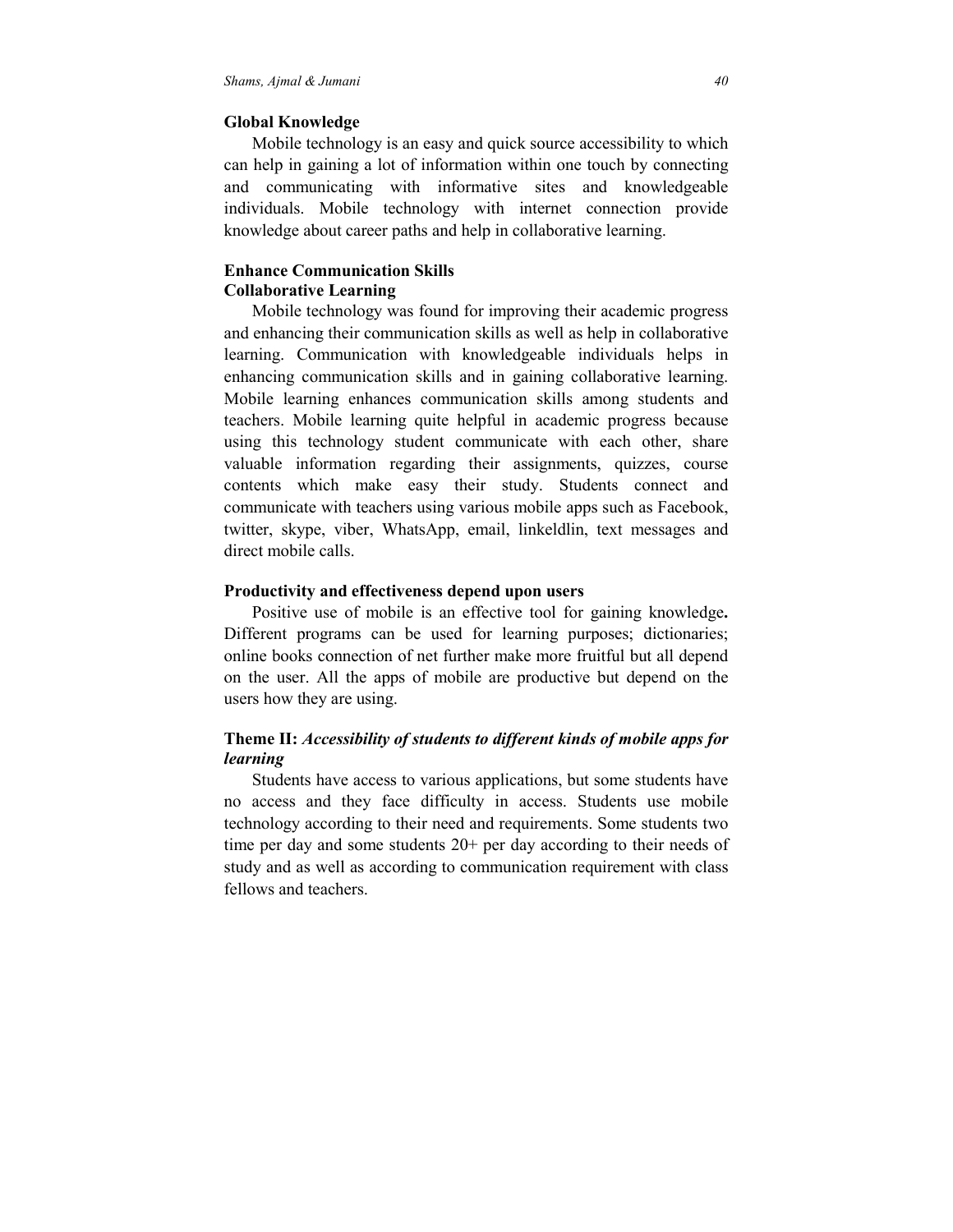#### **Commonly used apps by students**

 Majority of the Students use text messages, WhatsApp, Facebook, email, to connect with friends and teachers. Facebook, LMS, WhatsApp, text messages, direct mobile calls, email. Google, adobe reader dictionary and general knowledge, Skype were found the most commonly used apps by distance learners for communication and learning purposes.

## **Apps used by little students**

 Two students prefer laptop due to thesis writing and making assignments. Two students were found who used mobile technology just for connecting with friends and teachers for updating their and were not aware of other apps for learning purposes. Some students prefer laptop as best because they argue that we cannot write our thesis or assignments using mobile. Sometimes create disturbance if use not according to needs and demands.

## **Most effective apps of mobile technology improving academic progress**

 Students described WhatsApp and face book the more effective as face book connect them to known as well as unknown and on WhatsApp teachers share updated and valuable information which help students in their studies, meetings and important events etc.

 Mostly students preferred mobile than laptop. Most effective app of mobile technology for effective learning described by distance learners were Google as it's all about world, face book, WhatsApp, internet application, skype classes, LMS, adobe reader, dictionary and app of general knowledge.

 Students preferred goggle as it's all about world, WhatsApp and LMS the most effective as teachers used for updating their knowledge and share them valuables information as well as book links for study purpose as well as face book which help them to connect with known and unknown for gaining knowledge.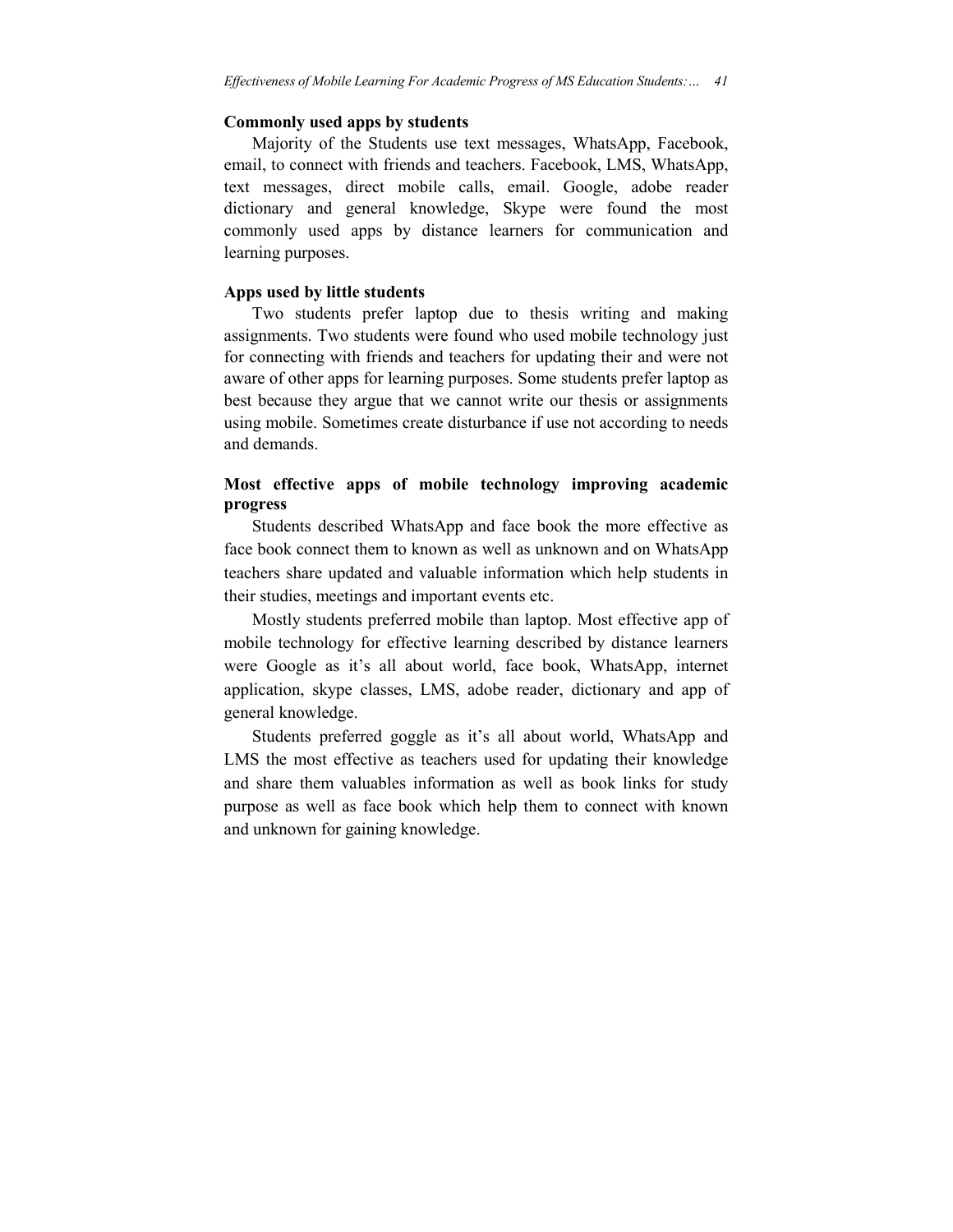# **Theme III: Students satisfaction and comfortability level using mobile for learning**

## **Fast connection**

## **Updating everywhere**

 Comfortability and satisfaction were found in students using mobile technology for improving their academic progress. Students prefer mobile technology due to its portability, easily accessible everywhere anytime, quick and light in weight. Students feel comfortable while using mobile for learning as it helps them a lot in updating them everywhere due to its fast connection.

## **Theme IV: Awareness of students regarding mobile technology for learning and need of guidance**

 Mostly students were aware of different mobile apps for learning purposes. Their teachers guide them little bit to use LMS, WhatsApp and Skype for overcoming learning difficulties but some students having no awareness of different apps of mobile technology for study purposes.

## **Need of distance learning and Alternative to textbook**

 Reasons for using mobile technology for study purpose described by students as; the need of distance learning, easy, economical, productive, alternative to textbooks, learning goes outside classroom. Student preferred mobile technology instead of laptop due to its portable and light weight, small size, easy access to all apps, carrying it easily and anytime and its use in the classroom according to learning needs. Mobile technology replaced laptop currently but some modifications needs.

## **Theme V: Difficulty faced by some students from mobile learning Skype classes Lack of signals**

## **Charging issue**

 Students faced difficulty in Skype classes, lack of signals, and charging goes down.

#### *Theme VI: Students' Suggestions*

 Students demands for avoiding ads in educational websites and mobile use for face book as well as demanded for successful Skype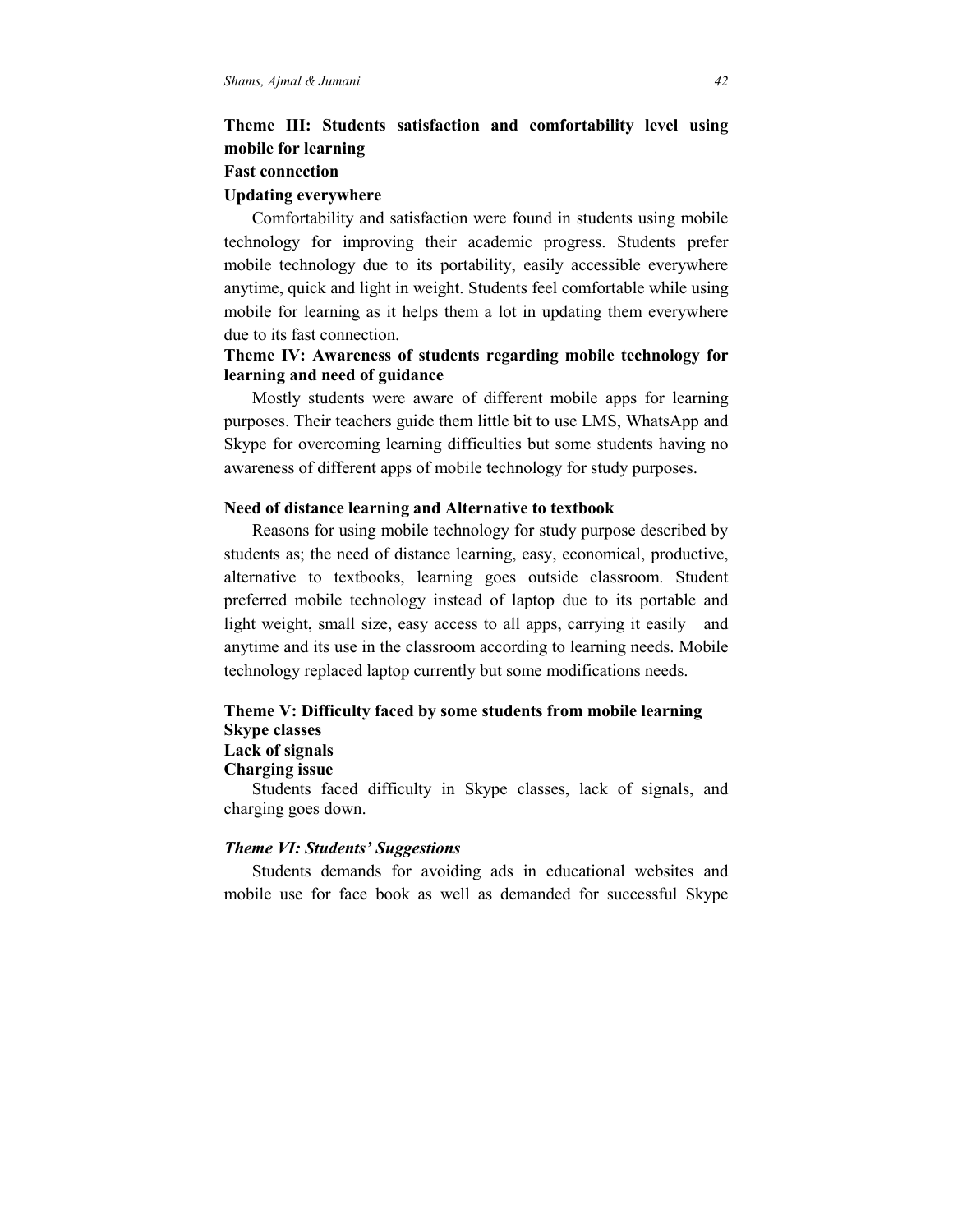classes under special guidance of teachers. Students also suggested mobile learning at secondary level under teacher's guidance. Free and fast browsing is needed to make it perfect. It is very effective and easy tool now a day, I suggest everyone must get benefit from such precious technology. Proper guidance and more successful Skype classes should be provided. Use it if you need otherwise don't crap your time in mobile usage. Teacher may conduct and arrange guidance programs for effective use of mobile for learning.

## **Conclusion**

 The study was conducted for achieving the objectives; to examine the effectiveness of mobile learning in view of students' academic progress to find out students' tendency towards mobile learning and to find out accessibility of this technology to students which were achieved through open ended questionnaire from the participants. Results of the study revealed that mobile is an effective tool for learning, and they got knowledge and information through the use of this technology. The study found that its effectiveness depends upon users besides students were satisfied by getting valuable information through this.

This study investigated MS Education distance learner's preferences regarding mobile as learning tool and its effectiveness on students' academic progress. The researchers have analyzed the answers to qualitative questions for in depth understanding of student's preferences, kinds of apps used for learning and their point of view regarding more effective apps for effective learning and communication with their teachers and class fellows. Mobile learning perceived in student's views as secretary, vital tool for learning, mini laptop, alternative to textbooks, helpful in outside classroom learning. Mobile learning improves vocabulary, presentations, communication and collaborative skills in students and enable them to connect with their friends and teachers as well as world.

 Guidance is needed for students regarding various apps of mobile technology for learning along with conducting training sessions for teachers to bring awareness in students and to highlight its importance. Alternative may be there in case of network problem which disturb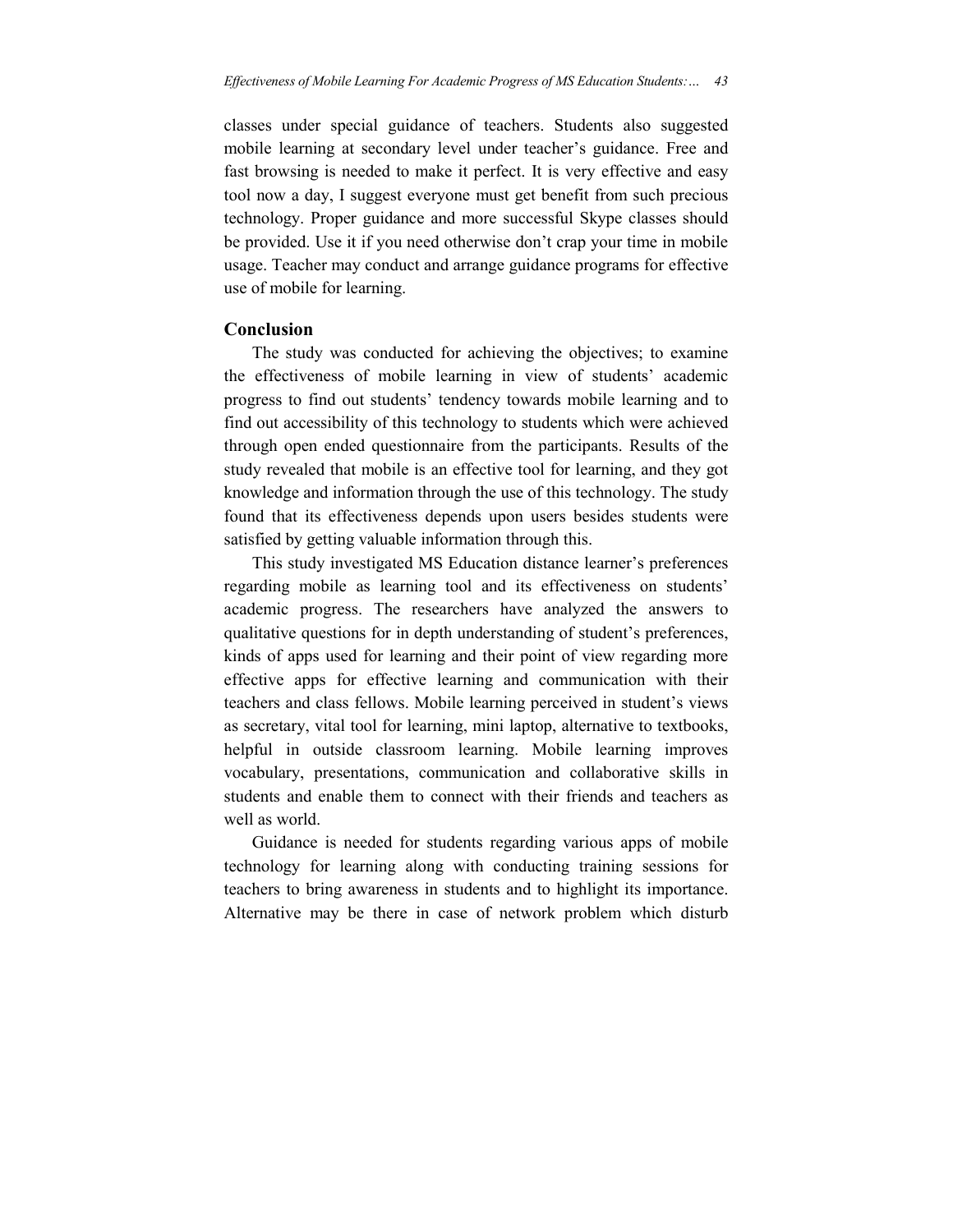connection and learning process. Mobile phones may not be used in any manner that is disruptive to the normal routine of academic atmosphere. Mobile manufacturers should voluntarily solve the technical problems which disturb students learning. Special attention may be given to make Skype classes successful. Mobile learning as learning strategy may be implemented. Mobile learning may also be encouraging at school level under guidance of teachers according to teaching learning needs and in order to prepare students for collaborative learning and improve their communication skills. Further researches may be conducted in different levels of students. Another research may be conducted utilizing longitudinal method on effectives of mobiles for academic or social objectives.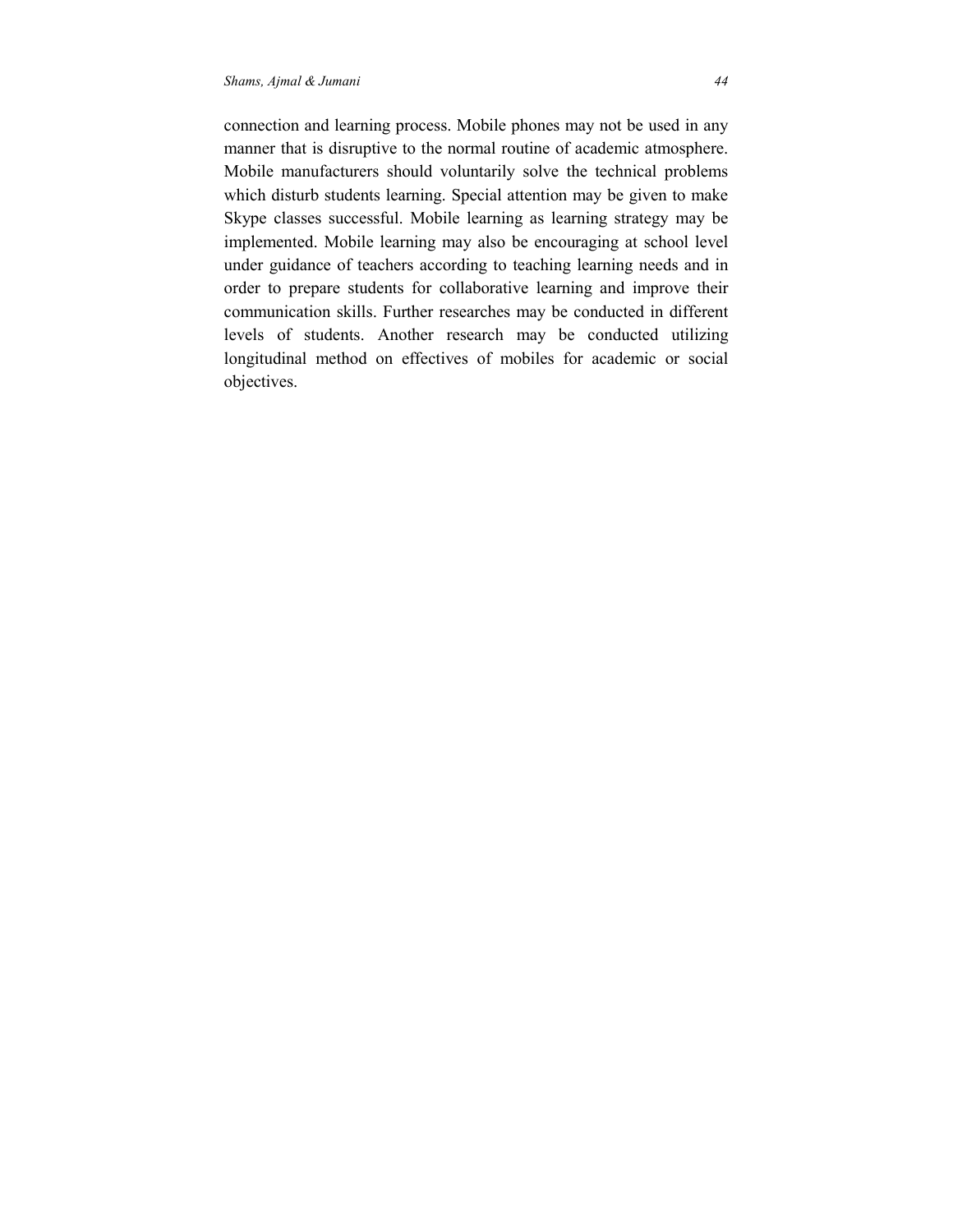### References

- Cherian, E., & Williams, P. (2008). Mobile Learning: The Beginning of the End of Classroom Learning. *Proceedings of The World Congress On Engineering and Computer Science*. Retrieved from http://www.iaeng.org/publication/WCECS2008/WCECS2008\_pp508 - 514.pdf.
- Deb, S. (2011). Effective distance learning in developing countries using mobile and multimedia technology. *International journal of multimedia and ubiquitous engineering*,6(2),38-39.
- Dewey, J. (1994). *Democracy and Education.*USA:The Free Press.
- Dimitrios, B., Labros, S., Nikolaos, K., Maria, K., & Athanasios, K. (2013). Traditional Teaching Methods Vs. Teaching Through the Application of Information and Communication Technologies in The Accounting Field: Quo Vadis? *European Scientific Journal*, *Vol.9,* (28), 74-75.
- Distance education. (2019). Retrieved from https://en.wikipedia.org/wiki/Distance\_education.
- Education Definition of Education by different authors. (2019). Retrieved fromhttps://examplanning.com/definition-of-educationby-different-authors/.
- Fahad, F. N. (2009). Students attitudes and perceptions towards the effectiveness of mobile learning in King saud University,Saudi Arabia. *Turkish online journal of educational technology, 8*(2), 111- 119.
- Harris, P., (2001), Goin' Mobile. Retrieved from http://www.astd.org/LC/2001/0701\_harris.htm, 20.08.2010.
- Miller, H., & Cuevas, J. (2017). Mobile Learning and its Effects on Academic Achievement and Student Motivation in Middle Grades Students. *International Journal for The Scholarship of Technology Enhanced Learning*, *1* (2), 99-101.